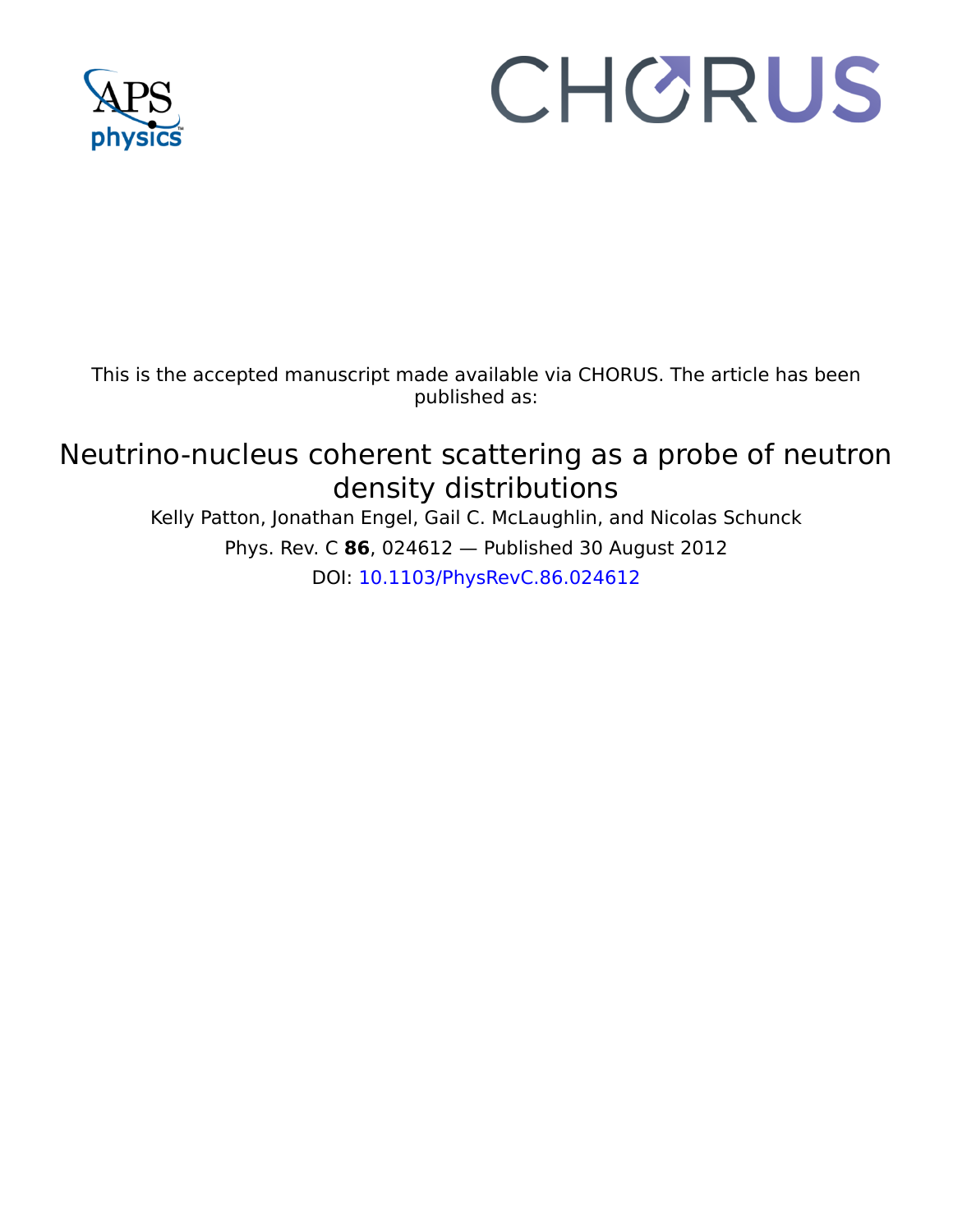# Neutrino-nucleus coherent scattering as a probe of neutron density distributions

Kelly Patton<sup>1</sup>,\* Jonathan Engel<sup>2</sup>,<sup>[†](#page-1-1)</sup> Gail C. McLaughlin<sup>1</sup>,<sup>[‡](#page-1-2)</sup> and Nicolas Schunck<sup>3[§](#page-1-3)</sup>

<sup>1</sup> Physics Department, North Carolina State University, Raleigh, North Carolina 27695, USA

<sup>2</sup>Department of Physics and Astronomy, University of North Carolina, Chapel Hill, North Carolina 27599, USA

 $3$ Physics Division, Lawrence Livermore Laboratory, Livermore, California 94551 USA

(Dated: August 2, 2012)

Neutrino-nucleus coherent elastic scattering provides a theoretically appealing way to measure the neutron part of nuclear form factors. Using an expansion of form factors into moments, we show that neutrinos from stopped pions can probe not only the second moment of the form factor (the neutron radius) but also the fourth moment. Using simple Monte Carlo techniques for argon, germanium, and xenon detectors of 3.5 tonnes, 1.5 tonnes, and 300 kg, respectively, we show that the neutron radii can be found with an uncertainty of a few percent when near a neutrino flux of  $3 \times 10^7$  neutrinos/(cm<sup>2</sup> s). If the normalization of the neutrino flux is known independently, one can determine the moments accurately enough to discriminate among the predictions of various nuclear energy functionals.

PACS numbers: 21.10.Gv, 25.30.Pt, 21.60.Jz

# I. INTRODUCTION

The size of a nucleus is one of its most fundamental properties. Although the distributions of protons in nuclei are well known, the neutron distributions are comparatively poorly constrained. A precise measurement of neutron radii could have important implications in both nuclear physics and astrophysics.

numbers: 21.10.Gv, 25.30.Pt, 21.60.Jz<br>
INTRODUCTION ([E](#page-10-1)OS) of neutron-ri<br>
such quantities as the<br>
such quantities as the distributions of protons in numbers: A<br>
such quantities as the measurements of the interpretation and 3.4 10 mentines/(cm<sup>3</sup> s). If<br>the normalization of the normalization of the energy functions of the<br>remine the moments accurately enough to discriminate among the predictions of various unclear<br>meter order of a mucheus 21 In nuclear physics the most common framework for predicting neutron densities is energy density functional theory  $(DFT)$  — both relativistic and non-relativistic — with parameters that are at least in part fitted to other nuclear observables or pseudo-data such as nuclear-matter properties, root-mean-square radii, atomic masses, etc. [1]. Recent efforts to determine new generations of energy density functionals have pointed to the complex correlations among the values of physical quantities that they predict [2, 3]. Among observables used to optimize functionals, the neutron form factor is particularly important because it determines the neutron skin and radii, which in turn are strongly correlated in density functionals with the symmetry energy and incompressibility of nuclear matter [4]. Precise measurements of neutron radii could, therefore, significantly improve the predictive power of energy functionals.

In astrophysics, the size of the neutron skin may have important implications for neutron stars. While there are accurate measurements of pulsar orbital periods and masses, the radius of neutron stars, as well as their moments of inertia or gravitational redshift remain poorly constrained by observation, and must be provided by theory [\[5](#page-10-4)[–8](#page-10-5)]. Such global properties as masses, radii, and composition, are determined by the equation of state

(EOS) of neutron-rich nuclear matter, which involves such quantities as the density dependence of the nuclear symmetry energy. As just noted, the symmetry energy is itself strongly correlated with the neutron skin [\[9](#page-10-6)]. Precise measurements on the neutron skin, therefore, provide information about the equation of state of neutron matter and thus the size of neutron stars [10].

Experiments with hadrons [11, 12] quote errors as low as 1% but rely on models of nuclear structure and/or hadron-nucleus interactions to extract their results. Parity-violating electron scattering, used by the PREX experiment at Jefferson Laboratory to measure the radius of lead, is cleaner. The parity-violating asymmetry, i.e. the fractional difference in cross section between positive- and negative-helicity electrons, is roughly proportional to the weak form factor, which is the Fourier transform of the weak charge density. If one can measure the asymmetry (at a single  $Q^2$ ) to 3% then one can determine the root mean square neutron radius to 1%. The uncertainty on the neutron radius from PREX is about  $2.5\%$  [13] but  $\pm 1\%$  may be possible in the future.

The use of neutrino-nucleus coherent scattering to probe the weak form factor was first proposed in Ref. [\[14\]](#page-10-11). The authors considered a one tonne <sup>40</sup>Ar detector, with a nucleus described by a simplified form factor. Their analysis suggested that ton-scale detectors could replicate the 10% uncertainty of hadronic scattering methods when used in conjunction with a source of Michel-spectrum neutrinos. While large detectors are required since neutrinos interact only weakly, the theoretical interpretation of the results is straightforward and model independent. Neutrino-nucleus coherent scattering has been proposed for a number of other purposes as well, for example to detect supernova neutrinos [\[15\]](#page-10-12), to measure the Weinberg angle [\[16](#page-10-13), [17\]](#page-10-14), to look for a neutrino magnetic moment, and to search for sterile neutrinos [\[18](#page-10-15)]. In all these cases, a weak nuclear form factor must be either measured or assumed before useful information can be extracted.

Both neutron and proton distributions in the nucleus

<span id="page-1-0"></span><sup>∗</sup> [kmpatton@ncsu.edu](mailto:kmpatton@ncsu.edu)

<span id="page-1-1"></span><sup>†</sup> [engelj@physics.unc.edu](mailto:engelj@physics.unc.edu)

<span id="page-1-2"></span><sup>‡</sup> gail [mclaughlin@ncsu.edu](mailto:gail$_$mclaughlin@ncsu.edu)

<span id="page-1-3"></span><sup>§</sup> [schunck1@llnl.gov](mailto:schunck1@llnl.gov)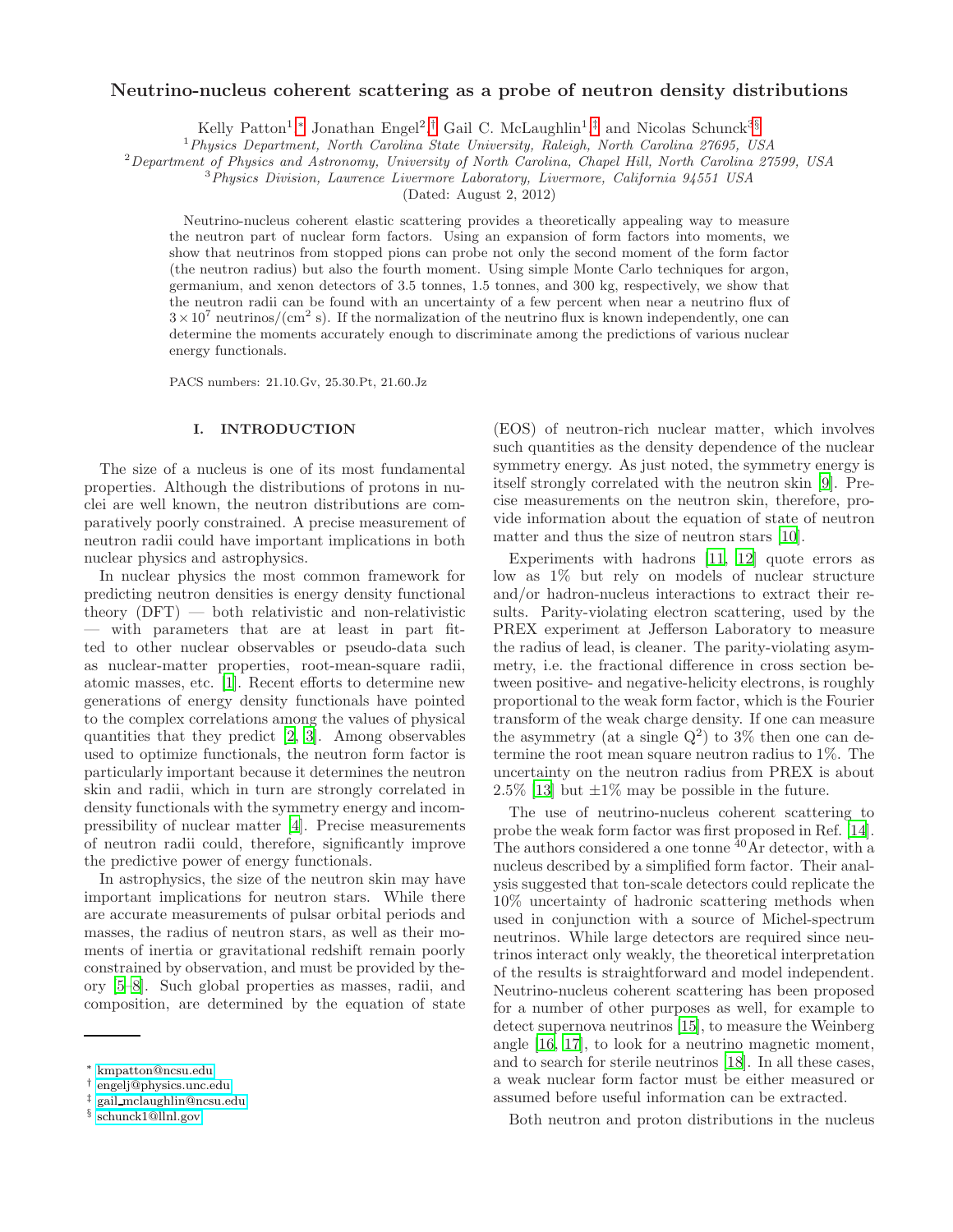affect neutrino-nucleus coherent scattering, but the neutron distribution has much more leverage. In this paper we suggest the use of a Taylor expansion to write the nuclear-neutron form factor in terms of moments of the neutron density distribution. Using this expansion and a simple Monte Carlo simulation, we show that neutrinonucleus coherent scattering can probe not only neutron radii, but also the higher-order moments of neutron distributions. We use the examples of argon [\[16](#page-10-13)], germanium [\[19\]](#page-10-16) and xenon targets to show the expected ranges of sensitivity.

The paper is organized as follows. In section [II,](#page-2-0) we introduce the model used to estimate neutrino-nucleus scattering count rates, including in our discussion the Taylor expansion of the neutron form factor and the calculation of the moments of the neutron distribution in nuclear DFT. In section [III,](#page-7-0) we present and discuss the results of the Monte-Carlo simulations.

## <span id="page-2-0"></span>II. COHERENT SCATTERING AND THE FORM FACTOR

We present in this section the details of the model, including the kinematics of neutrino-nucleus coherent scattering, the dependence of the neutron form factor on the moments of the neutron distributions, and the DFTbased calculations of the moments.

#### A. Kinematics

To calculate the cross section for neutrino-nucleus coherent elastic scattering, we sum the contributions of each nucleon to the amplitude, which we then square and sum over available phase space. The resulting cross section, for spherical nuclei (neglecting small corrections from various sources) is [\[20\]](#page-10-17)

$$
\frac{d\sigma}{dT}(E,T) = \frac{G_F^2}{2\pi}M\left[2 - \frac{2T}{E} + \left(\frac{T}{E}\right)^2 - \frac{MT}{E^2}\right] \times \frac{Q_W^2}{4}F^2(Q^2), \quad (1)
$$

where  $E$  is the energy of the incoming neutrino,  $T$  is the nuclear recoil energy,  $M$  is the mass of the nucleus,  $G_F$ is the Fermi constant, and  $Q_W = N - (1 - 4 \sin^2 \theta_W)Z$ is the weak charge of the nucleus (with  $N$  the number of neutrons, Z the number of protons, and  $\sin^2 \theta_W \approx$ 0.231). The cross section also contains the form factor  $F(Q^2)$ , which is a function of the momentum transfer  $Q^2 = 2E^2TM/(E^2 - ET)$  and which, by convention, is normalized so that  $F(0) = 1$ .

The form factor corrects for scattering that is not completely coherent at higher energies. It encodes information about the nuclear densities through a Fourier transform, which in spherical nuclei takes the approximate form [\[15](#page-10-12)]

<span id="page-2-1"></span>
$$
F(Q^2) = \frac{1}{Q_W} \int \left[ \rho_n(r) - (1 - 4\sin^2 \theta_W) \rho_p(r) \right]
$$

$$
\times \frac{\sin (Qr)}{Qr} r^2 dr , \quad (2)
$$

where  $\rho_{n,p}(r)$  are the neutron and proton densities. This expression neglects effects due to the finite size of the nucleons, which alter the relation between the pointneutron density and the form factor at high Q. These effects could easily be included and would barely change the results of our sensitivity analysis below. The same is true, in odd-A nuclei, of higher multipoles, which reflect nuclear deformation and nonzero spin. The higher multipoles alter the form factor only at order  $Q<sup>4</sup>$ , and even those changes are much smaller than  $\mathcal{O}(1/A)$  in the nuclei considered here.

The separation of the neutron and proton terms in Eq. [\(2\)](#page-2-1) makes it possible to write the form factor as

<span id="page-2-2"></span>
$$
F(Q^2) = \frac{1}{Q_W} \left[ N F_n(Q^2) - (1 - 4\sin^2 \theta_W) Z F_p(Q^2) \right].
$$
\n(3)

Since the coefficient of the proton form factor,  $(1 4\sin^2\theta_W$ ) $Z \approx 0.076Z$ , is small, the scattering depends mainly on the neutrons, making neutrino-nucleus coherent scattering well suited to measuring neutron distributions. Proton form factors, moreover, are usually known from electron scattering experiments. We include them in the quantitative analysis to follow, but their role is small.

There are two primary types of neutrino sources to consider: neutrinos generated from fission processes in nuclear reactors, and neutrinos from the decay of stopped pions. Reactor neutrinos have lower energy, resulting in correspondingly low nuclear-recoil energies. Because background can obscure low-energy recoil, we consider neutrinos produced from the decay of stopped pions. Stopped pions are produced in large quantities at both spallation sources and accelerator sources. An example of a spallation source is the Spallation Neutron Source at Oak Ridge National Laboratory, which hits a mercury target with a beam of protons. Pions are produced, with negative pions captured in the target and positive pions coming to rest and decaying. The pions decay through  $\pi^+ \to \nu_\mu + \mu^+$ . The muon neutrinos are monoenergetic with an energy of 29.9 MeV. The muons then come to rest and further decay via  $\mu^+ \to e^+ + \nu_e + \overline{\nu}_\mu$ . The probability that neutrinos  $\nu_e$  or antineutrino  $\overline{\nu}_{\mu}$  are emitted in the range  $(E, E + dE)$  read

$$
f_{\nu_e} = \frac{96}{m_{\mu}^4} (m_{\mu} E_{\nu_e}^2 - 2E_{\nu_e}^3) dE_{\nu_e},
$$
  

$$
f_{\overline{\nu}_{\mu}} = \frac{16}{m_{\mu}^4} (3m_{\mu} E_{\overline{\nu}_{\mu}}^2 - 4E_{\overline{\nu}_{\mu}}^3) dE_{\overline{\nu}_{\mu}},
$$
 (4)

where  $m_{\mu}$  is the mass of the muon. The energy of the neutrinos range up to  $\sim$  52 MeV, which results in typical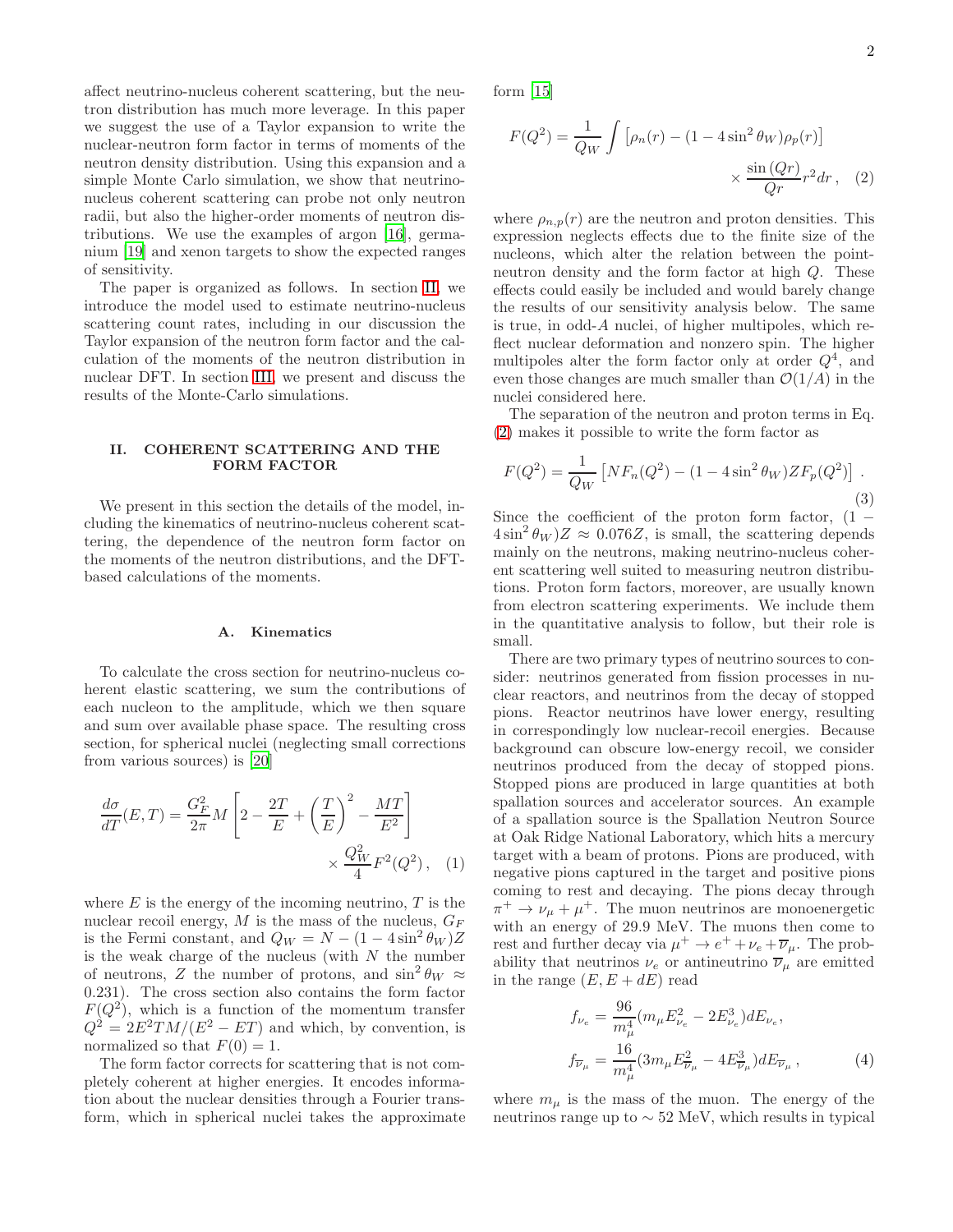nuclear recoil energies on the order of tens of keV to 100 keV. The momentum transfer associated with these energies runs up to  $\sim 100$  MeV.

To calculate the number of scattering events as a function of recoil energy, we fold the neutrino spectra with the cross section:

<span id="page-3-2"></span>
$$
\frac{dN}{dT}(T) = NtC \int_{E_{\min}(T)}^{m_{\mu}/2} f(E) \frac{d\sigma}{dT}(E, T) dE , \qquad (5)
$$

where  $N_t$  is the number of targets in the detector, C is the flux of neutrinos of a given flavor arriving at the detector, the normalized energy spectra  $f(E)$  includes all three types of neutrino produced in pion decay, and  $E_{\text{min}}(T) = \frac{1}{2}(T + \sqrt{T^2 + 2TM})$  is the minimum energy a neutrino must have to cause a nuclear recoil at energy T. The upper bound of  $m_\mu/2$  is the maximum energy for a neutrino produced from muon decay at rest.

#### B. Form-factor expansion



<span id="page-3-0"></span>FIG. 1. (Color online.) The neutron form factors  $F_n(Q^2)$ for  $40$ Ar (a)  $74$ Ge (b) and  $132$ Xe (c) predicted by the Skyrme functional SkM<sup>∗</sup> (solid black curve), and truncations of the expanded form factor at various orders of  $Q: Q^0$  (dashed blue curve),  $Q^2$  (dotted red curve),  $Q^4$  (dot-dashed green curve) and, in the bottom panel,  $Q^6$  (dot-dashed red curve). Terminating the expansion at  $Q^4$  (with coefficient  $\frac{1}{5!} \langle R_n^4 \rangle$ ) gives good agreement with the full form factor in  $^{40}$ Ar and  $^{74}$ Ge over the range of  $Q^2$  relevant for the scattering of neutrinos from stopped pion beams. Precise agreement in  $132$ Xe requires the  $Q^6$  term as well.

Since the form factor is included in the calculation of the number of events, nuclei with different density distri-

butions will produce different recoil-energy distributions. The recoil distributions therefore provide a good test for models that predict the density. We can increase the usefulness of the recoil distribution by expanding the form factor in Q. The dominant neutron piece can be represented as

<span id="page-3-1"></span>
$$
F_n(Q^2) \approx \frac{1}{N} \int \rho_n(r) \left( 1 - \frac{Q^2}{3!} r^2 + \frac{Q^4}{5!} r^4 - \frac{Q^6}{7!} r^6 + \cdots \right) r^2 dr
$$
  
 
$$
\approx \left( 1 - \frac{Q^2}{3!} \langle R_n^2 \rangle + \frac{Q^4}{5!} \langle R_n^4 \rangle - \frac{Q^6}{7!} \langle R_n^6 \rangle + \cdots \right), \quad (6)
$$

with

$$
\langle R_n^k \rangle = \frac{\int \rho_n r^k d^3r}{\int \rho_n d^3r}.
$$
 (7)

Written this way, the form factor is a sum of the even moments of the neutron density distribution. These moments are straightforward to calculate from the density, and represent physically relevant and measurable quantities. Since the neutrinos we consider have relatively low energy, we can truncate the expansion after just two terms for lighter nuclei such as argon and germanium, and three terms for heavier nuclei like xenon. As an illustration, we show in Fig. [1](#page-3-0) the theoretical neutron form factor predicted by the Skyrme functional SkM<sup>∗</sup> [\[21](#page-10-18)] for selected isotopes of Ar, Ge, and Xe. Including moments up to  $\langle R_n^4 \rangle$  in Ar and Ge and  $\langle R_n^6 \rangle$  in Xe is sufficient to reproduce the form factors with reasonable accuracy over the relevant range of Q values. In other words, one will be able to fit experimental scattering data in Ar and Ge with just two parameters,  $\langle R_n^2 \rangle$  and  $\langle R_n^4 \rangle$ , and in Xe with three.

Fig. [2](#page-4-0) shows the effects on event rates in  $40$  Ar of changing a single important measure of the density distribution, the root-mean-square (RMS) neutron radius  $\langle R_n^2 \rangle^{\frac{1}{2}}$ . We produced the figure as follows: First, we calculated event rates as a function of recoil energy with the functional SkM<sup>∗</sup> , via the expansion in Eq. [\(6\)](#page-3-1). Next, we did the same with the RMS neutron radius 10% larger and no changes to the other terms in the expansion. The resulting curves for <sup>40</sup>Ar, with an assumed neutrino flux of  $3 \times 10^7$  neutrinos/(cm<sup>2</sup> s) per flavor, appear in the panel (a) of Fig. [2,](#page-4-0) while the difference between them is plotted in the panel (b). A 10% difference in the RMS neutron radius results in a difference of ∼780 events, which is about 1.2% of the total event rate over the entire energy range. This difference is concentrated at a nuclear recoil energy of 30 keV.

We obtain similar results in Ge and Xe, though there we must use effective moments, which we define in the next section, to average over different isotopes. In Ge, a 10% difference in the effective RMS radius yields an integrated difference of ∼8100 events in one tonne over a year, or about 6% of the total, concentrated around a nuclear recoil of 15 keV. In a one tonne Xe detector, the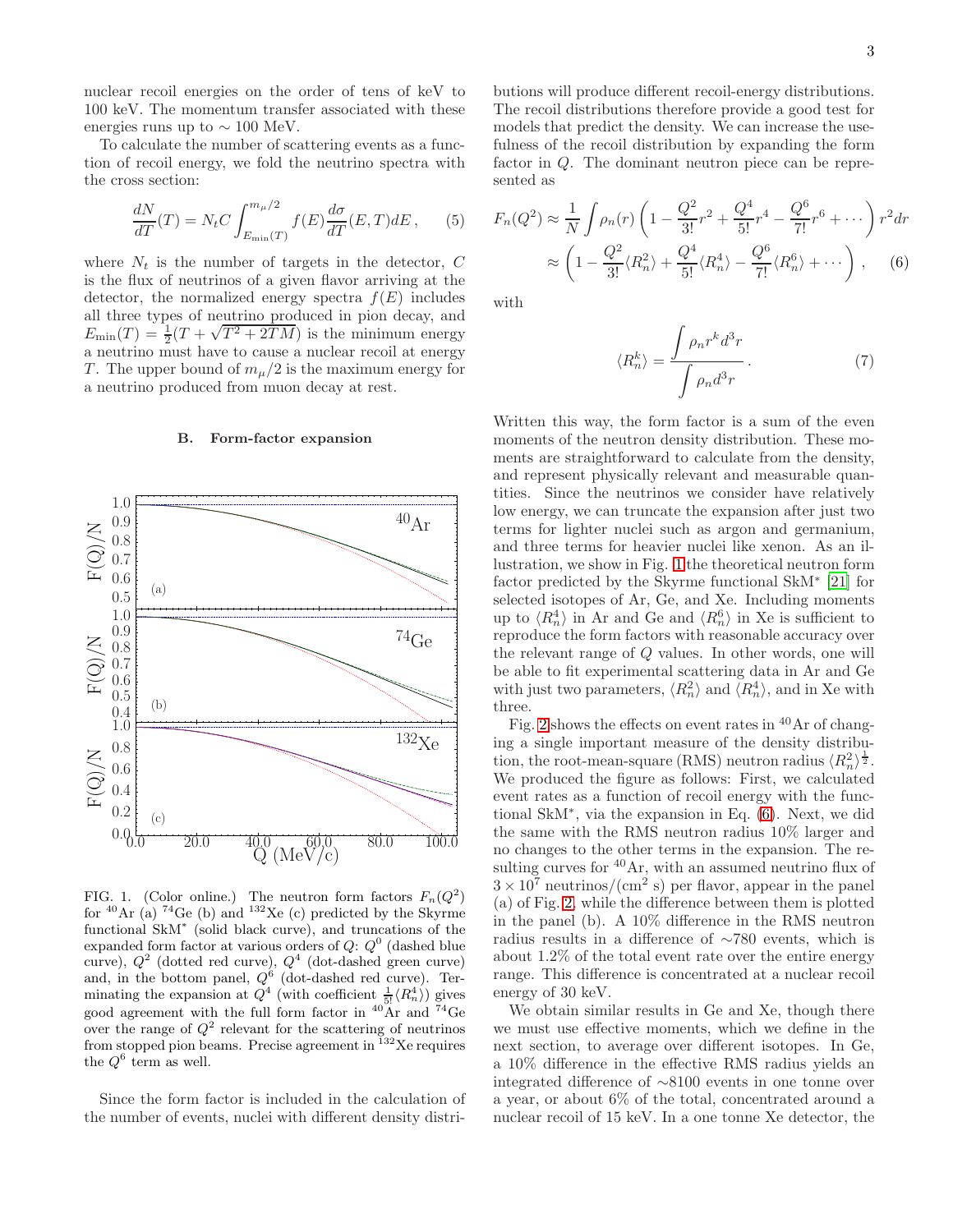

<span id="page-4-0"></span>FIG. 2. (Color online.) (a): Event rates in  $^{40}Ar$  as a function of recoil energy, with two different RMS neutron radii. The red (solid) curve represents predictions of the Skyrme functional SkM<sup>∗</sup> , while the blue (dotted) curve represents the same for an RMS radius made 10% larger, as described in the text. The flux at the detector is taken to be  $3 \times 10^7$ neutrinos/ $\rm (cm^2 \ s)$  per flavor. (b): The difference between the two curves on top. The discontinuity in both panels is due to the mono-energetic muon neutrinos emitted promptly in pion decay.

same change in effective RMS radius results in a difference of ∼20200 events over a year, or about 8% of the total, and is concentrated at a nuclear recoil energy of 8 keV.

As  $Q^2$  goes to zero, the form factor approaches  $F(0) =$ 1, so the low energy portions of the event-rate curves converge and all the difference curves go to zero. At high energies, there are very few events, so both event-rate curves approach zero and the differences also approach zero. The larger elements have smaller total recoil-energy ranges. In all three cases, however, the largest difference in the event-rate curves occurs at a recoil energy of about 20% of the maximum possible recoil energy. We note that the highest and lowest energies will most likely be excluded from an experimental analysis because of background at the detector, and that the effect of changing  $\langle R_n^2 \rangle^{\frac{1}{2}}$  is most prominent in the energy range that is experimentally accessible to cryogenic detectors such as CLEAN [\[22\]](#page-10-19) and CLEAR [\[16](#page-10-13), [23\]](#page-10-20), even though more events occur at inaccessibly low recoil.

TABLE I. Isotopes and abundances used in the calculations for germanium and xenon [\[24\]](#page-10-21).

<span id="page-4-1"></span>

|               | Isotope Abundance Isotope Abundance |                     |        |
|---------------|-------------------------------------|---------------------|--------|
| $70\text{Ge}$ | 0.205                               | $^{128}\text{Xe}$   | 0.0191 |
| ${}^{72}$ Ge  | 0.274                               | $^{129}\text{Xe}$   | 0.264  |
| ${}^{73}$ Ge  | 0.078                               | $^{130}\mathrm{Xe}$ | 0.041  |
| $^{74}$ Ge    | 0.365                               | $^{131}$ Xe         | 0.212  |
| $76$ Ge       | 0.078                               | $^{132}\mathrm{Xe}$ | 0.269  |
|               |                                     | $134\text{Xe}$      | 0.104  |
|               |                                     | $136\text{Xe}$      | 0.089  |

#### C. Effective Moments

Naturally occurring argon is made at  $99.6\%$  of  $^{40}Ar$ : the expansion in Eq.  $(6)$  is therefore sufficient to accurately compute neutrino-nucleus scattering. Germanium and xenon, however, both have multiple isotopes that occur naturally with relatively high abundance (see table [I\)](#page-4-1). To account for that fact, we define effective moments for these elements as follows:

To calculate the event curves for germanium and xenon, it is necessary to sum over all isotopes. There are several isotope-specific quantities in the cross section, including the mass, neutron number, and the moments of the neutron and proton distributions. In addition, each isotope will have a different number of atoms in the detector. To calculate the rate for all isotopes, we therefore use

<span id="page-4-2"></span>
$$
\frac{dN}{dT}(T) = N_A M_{\text{detector}} C \tag{8}
$$
\n
$$
\times \int f(E) \sum_{i} \left[ \frac{X_i}{M_i} \left( \frac{d\sigma}{dT}(T, E) \right)_i \right] dE,
$$

where the coefficient  $N_t$  in Eq. [\(5\)](#page-3-2) is now replaced by  $N_A M_{\text{detector}}$  and a summation over isotopes i of the crosssection with the weights  $X_i/M_i$ . Here,  $X_i$  is the natural abundance of isotope  $i$ ,  $M_i$  is the mass of that isotope,  $N_A$  is Avogadro's number, and  $M_{\text{detector}}$  is the total mass of the element (including all its isotopes) in the detector.

Since the form factor appears squared in the cross section, the sum in Eq. [\(8\)](#page-4-2) will have neutron terms, proton terms, and terms that include both neutron and proton moments (see Eq.  $(3)$ ). The definitions for the proton effective moments will follow the same pattern as those for the neutrons, so we will concentrate only on the neutrons at this point.

Some algebra and the definitions of the cross section and form factor allow us to write the sum in Eq. [\(8\)](#page-4-2) as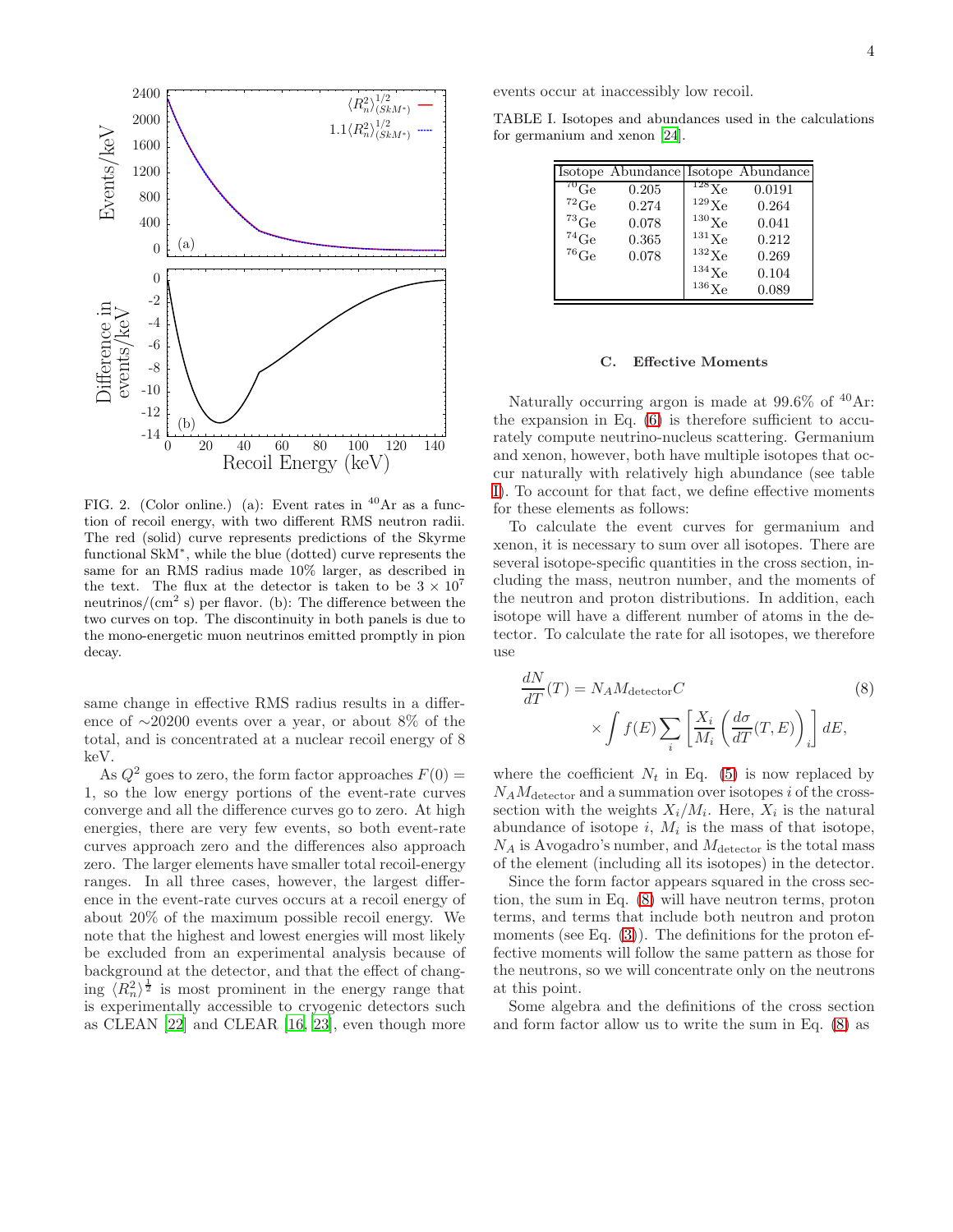<span id="page-5-0"></span>
$$
\sum_{i} \left[ \frac{X_{i}}{M_{i}} \left( \frac{d\sigma}{dT}(T,E) \right)_{i} \right] = \frac{G_{F}^{2}}{8\pi} \left[ \sum_{i} \left( X_{i}N_{i}^{2} \right) \left( 2 - \frac{2T}{E} + \left( \frac{T}{E} \right)^{2} \right) - \sum_{i} \left( X_{i}N_{i}^{2}M_{i} \right) \left( \frac{T}{E^{2}} \right) - \sum_{i} \left( X_{i}N_{i}^{2}M_{i}\langle R_{n}^{2} \rangle_{i} \right) \left( \frac{T}{E^{2}} \right) \frac{Q^{2}}{3\langle M \rangle} + \sum_{i} \left( X_{i}N_{i}^{2}M_{i}^{2}\langle R_{n}^{2} \rangle_{i} \right) \left( \frac{T}{E^{2}} \right) \frac{Q^{2}}{3\langle M \rangle} + \sum_{i} \left( X_{i}N_{i}^{2}M_{i}^{2}\langle R_{n}^{2} \rangle_{i} \right) \left( \frac{T}{E^{2}} \right) \frac{Q^{2}}{3\langle M \rangle} + \sum_{i} \left( X_{i}N_{i}^{2}M_{i}^{2}\langle R_{n}^{2} \rangle_{i} \right) \left( 2 - \frac{2T}{E} + \left( \frac{T}{E} \right)^{2} \right) \frac{Q^{4}}{36\langle M \rangle^{2}} - \sum_{i} \left( X_{i}N_{i}^{2}M_{i}^{3}\langle R_{n}^{2} \rangle_{i}^{2} \right) \left( \frac{T}{E^{2}} \right) \frac{Q^{4}}{36\langle M \rangle^{2}} + \sum_{i} \left( X_{i}N_{i}^{2}M_{i}^{2}\langle R_{n}^{4} \rangle_{i} \right) \left( 2 - \frac{2T}{E} + \left( \frac{T}{E} \right)^{2} \right) \frac{Q^{4}}{60\langle M \rangle^{2}} - \sum_{i} \left( X_{i}N_{i}^{2}M_{i}^{3}\langle R_{n}^{4} \rangle_{i} \right) \left( \frac{T}{E^{2}} \right) \frac{Q^{4}}{60\langle M \rangle^{2}} - \sum_{i} \left( X_{i}N_{i}^{2}M_{i}^{3}\langle R_{n}^{4} \rangle_{i} \right) \left( \
$$

 $\Gamma$ 

where  $\langle M \rangle = \sum_i X_i M_i$  and  $Q^2 = 2E^2 T \langle M \rangle / (E^2 - ET)$ . In the above equation, we have kept all terms that have  $\langle R_n^2 \rangle$ ,  $\langle R_n^4 \rangle$ , or both. (For xenon, we use all additional terms that include  $\langle R_n^6 \rangle$ .) In this expression several effective (isotope-weighted) moments occur, two of each order. The two effective second moments, after normalization, are

<span id="page-5-1"></span>
$$
\langle R_n^2 \rangle_{\text{eff},1} = \frac{\sum_i X_i N_i^2 M_i \langle R_n^2 \rangle_i}{\sum_i X_i N_i^2 M_i},\tag{10}
$$

$$
\langle R_n^2 \rangle_{\text{eff},2} = \frac{\sum_i X_i N_i^2 M_i^2 \langle R_n^2 \rangle_i}{\sum_i X_i N_i^2 M_i^2},\tag{11}
$$

and the two effective fourth moments are

<span id="page-5-2"></span>
$$
\langle R_n^4 \rangle_{\text{eff},1} = \frac{\sum_i X_i N_i^2 M_i^2 \langle R_n^4 \rangle_i}{\sum_i X_i N_i^2 M_i^2},\tag{12}
$$

$$
\langle R_n^4 \rangle_{\text{eff},2} = \frac{\sum_i X_i N_i^2 M_i^3 \langle R_n^4 \rangle_i}{\sum_i X_i N_i^2 M_i^3}.
$$
 (13)

The differences between the values of the two moments of each order is small, as can be seen for the Skyrme functional SkM<sup>∗</sup> in table [II.](#page-6-0) In fact, these differences are smaller than the typical numerical uncertainties in DFT calculations coming from the truncation of the basis or the size of the mesh. We therefore make the approximation that the two second moments are equal (calling them  $\langle R_n^2 \rangle_{\text{eff}}$  and that the two fourth moments are equal (calling them  $\langle R_n^4 \rangle_{\text{eff}}$ .) There are also terms in the cross section that involve  $\langle R_n^2 \rangle^2$ , from which we can define  $(\langle R_n^2 \rangle^2)_{\text{eff}}$ . Although mathematically  $(\langle R_n^2 \rangle^2)_{\text{eff}}$  is not equal to  $(\langle R_n^2 \rangle_{\text{eff}})^2$ , numerically they are very similar, as shown in table [II.](#page-6-0) After equating them and making the similar approximations just described, we can rewrite Eq. [9](#page-5-0) in terms of effective moments as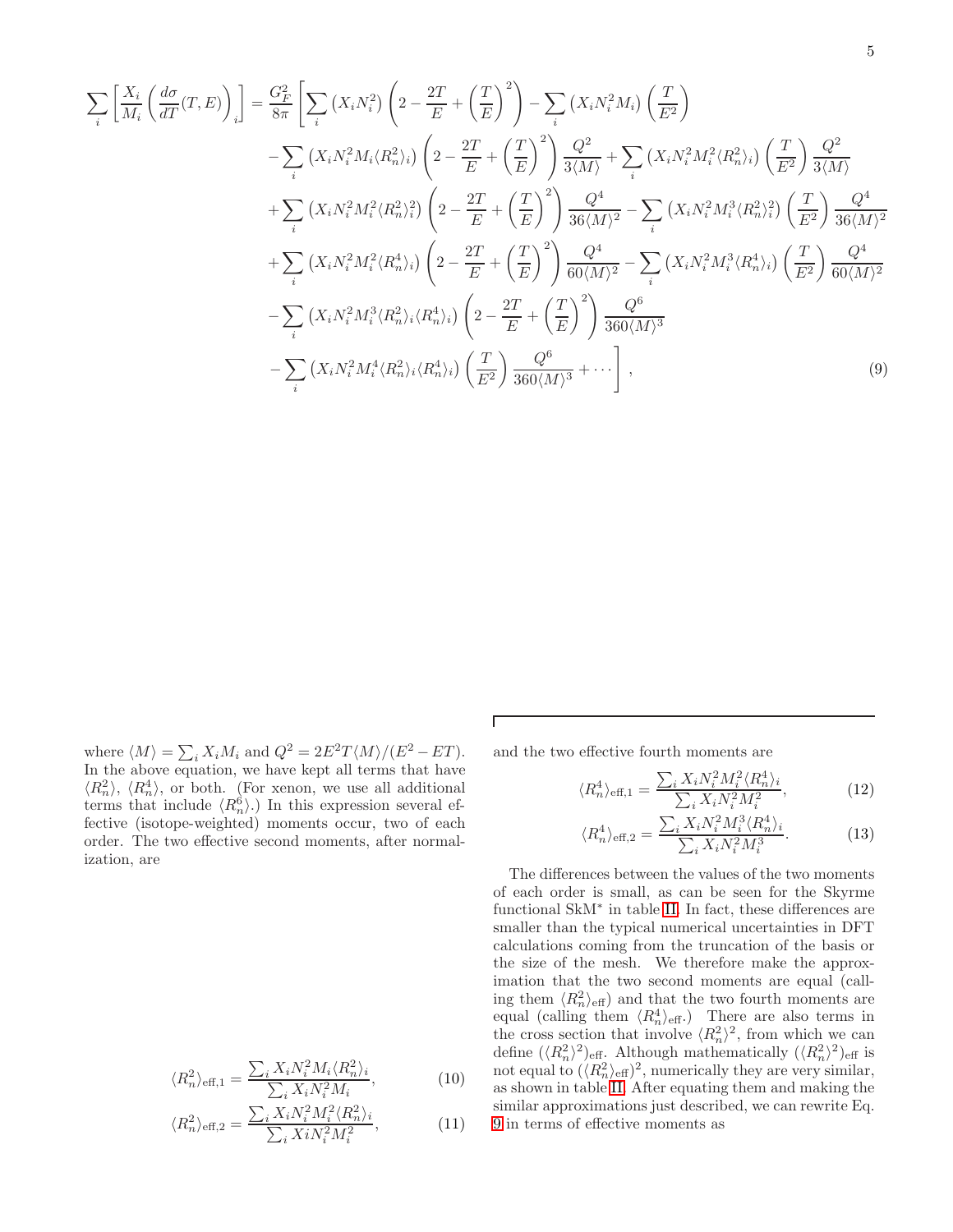<span id="page-6-1"></span>
$$
\sum_{i} \left[ \frac{X_{i}}{M_{i}} \left( \frac{d\sigma}{dT}(T,E) \right)_{i} \right] = \frac{G_{F}^{2}}{8\pi} \left[ \sum_{i} \left( X_{i}N_{i}^{2} \right) \left( 2 - \frac{2T}{E} + \left( \frac{T}{E} \right)^{2} \right) - \sum_{i} \left( X_{i}N_{i}^{2}M_{i} \right) \left( \frac{T}{E^{2}} \right) \right. \\
\left. - \left\langle R_{n}^{2} \right\rangle_{\text{eff}} \sum_{i} \left( X_{i}N_{i}^{2}M_{i} \right) \left( 2 - \frac{2T}{E} + \left( \frac{T}{E} \right)^{2} \right) \frac{Q^{2}}{3\langle M \rangle} + \left\langle R_{n}^{2} \right\rangle_{\text{eff}} \sum_{i} \left( X_{i}N_{i}^{2}M_{i}^{2} \right) \left( \frac{T}{E^{2}} \right) \frac{Q^{2}}{3\langle M \rangle} \right. \\
\left. + \left\langle R_{n}^{2} \right\rangle_{\text{eff}}^{2} \sum_{i} \left( X_{i}N_{i}^{2}M_{i}^{2} \right) \left( 2 - \frac{2T}{E} + \left( \frac{T}{E} \right)^{2} \right) \frac{Q^{4}}{36\langle M \rangle^{2}} - \left\langle R_{n}^{2} \right\rangle_{\text{eff}}^{2} \sum_{i} \left( X_{i}N_{i}^{2}M_{i}^{3} \right) \left( \frac{T}{E^{2}} \right) \frac{Q^{4}}{36\langle M \rangle^{2}} \right. \\
\left. + \left\langle R_{n}^{4} \right\rangle_{\text{eff}} \sum_{i} \left( X_{i}N_{i}^{2}M_{i}^{2} \right) \left( 2 - \frac{2T}{E} + \left( \frac{T}{E} \right)^{2} \right) \frac{Q^{4}}{60\langle M \rangle^{2}} - \left\langle R_{n}^{4} \right\rangle_{\text{eff}} \sum_{i} \left( X_{i}N_{i}^{2}M_{i}^{3} \right) \left( \frac{T}{E^{2}} \right) \frac{Q^{4}}{60\langle M \rangle^{2}} \right. \\
\left. - \left\langle R_{n}^{2} \right\rangle_{\text{eff
$$

Г

<span id="page-6-0"></span>TABLE II. Numerical values for the different effective moments of germanium and xenon as well as the percent difference between definitions. The definitions for the effective mo-ments are given in equations [10](#page-5-1)[-13.](#page-5-2) The values of  $({\langle R_n^2 \rangle}^2)_{\text{eff}}^{1/4}$ are compared to those of  $\langle R_n^2 \rangle_{\text{eff},1}^{1/2}$ .

|                                                                                                                        | Ge                       | Xe                        |
|------------------------------------------------------------------------------------------------------------------------|--------------------------|---------------------------|
| $\langle R_n^2 \rangle_{\text{eff},1}^{1/2}$ (fm)                                                                      | 4.0495                   | 4.8664                    |
| $\langle R_n^2 \rangle_{\text{eff.2}}^{1/2}$ (fm)                                                                      | 4.0505                   | 4.8668                    |
| % Difference                                                                                                           | 0.02                     | 0.009                     |
| $\langle R_n^4 \rangle_{\text{eff},1}^{1/4}$ (fm)<br>$\langle R_n^4 \rangle_{\text{eff},2}^{1/4}$ (fm)<br>% Difference | 4.3765<br>4.3774<br>0.02 | 5.2064<br>5.2068<br>0.009 |
| $({\langle R_n^2 \rangle}^2)^{1/4}_{\text{eff}}$ (fm)<br>% Difference                                                  | 4.0509<br>0.001          | 4.8670<br>0.01            |

The approximations leading to Eq. [\(14\)](#page-6-1) from Eq. [\(9\)](#page-5-0) cause an error of 0.01% over the entire event curve.

We define effective moments for the protons in the same way as for neutrons. The terms in the cross section that involve both neutron moments and proton moments can be calculated from these effective moments. Since the proton moments are known quite accurately from electron scattering, we are finally able to represent the recoil distribution in terms of just two unknown parameters,  $\langle R_n^2 \rangle_{\text{eff}}$  and  $\langle R_n^4 \rangle_{\text{eff}}$ , or three for xenon.

## D. Density Functional Theory Calculations of Moments

Our Monte-Carlo simulations require the knowledge of the radii and moments  $\langle R_{n,p}^k \rangle$  of the neutron and proton distributions in both even-even and odd-even isotopes.

In this work, we compute these quantities in DFT with Skyrme functionals. We use nine common parameterizations of the Skyrme functional (SkM\* [\[21\]](#page-10-18), SkI3 [\[25\]](#page-10-22), SLy4 [\[26\]](#page-10-23), SLy5 [\[26\]](#page-10-23), SkX [\[27\]](#page-10-24),HFB9 [\[28\]](#page-10-25), SkO [\[29](#page-10-26)], UN-EDF0 [\[2\]](#page-10-1) and UNEDF1 [\[3\]](#page-10-2)). These functionals are characterized by relatively different nuclear matter, surface, and deformation properties, and therefore provide a good "statistical" sample of Skyrme functionals.

We model pairing correlations with a densitydependent delta pairing force with mixed volume-surface characteristics and the Lipkin-Nogami prescription to approximate particle number projection. For each element, we fit the strength of the pairing force to odd-even mass differences according to the general procedure outlined in [\[2\]](#page-10-1): in  ${}^{40}\text{Ar}$  for argon,  ${}^{72}\text{Ge}$  for germanium and  ${}^{130}\text{Xe}$  for xenon. Only parameterizations UNEDF0 and UNEDF1 are accompanied by specific prescriptions for the pairing channel. We compute the ground-state in odd-mass isotopes by performing systematic blocking calculations: for a given odd-mass isotope, we consider all blocking configurations within 2 MeV of the ground state of the neighboring even-even nucleus, and take the ground state of the odd isotope to be the configuration yielding the lowest energy with the correct spin.

We carry out all these calculations with the latest version of the DFT solver HFBTHO [\[30](#page-10-27)]. The code solves the Skyrme Hartree-Fock-Bogoliubov equations in a harmonic oscillator basis with axial symmetry and, therefore, time-reversal invariance. We perform all calculations in a full HO basis of 20 shells with a basis frequency parameter defined by  $\hbar \omega = 1.2 \times 41/A^{1/3}$ . In argon and germanium isotopes the basis is spherical, while in xenon isotopes, the ground states of which are weakly deformed, its deformation is  $\beta_2 = 0.3$ . Such characteristics ensure excellent convergence of the results [\[31\]](#page-10-28). We do the blocking calculations in the equal filling approximation [\[32\]](#page-10-29), which agrees with the full blocking prescription to within 100 keV or less [\[33\]](#page-10-30).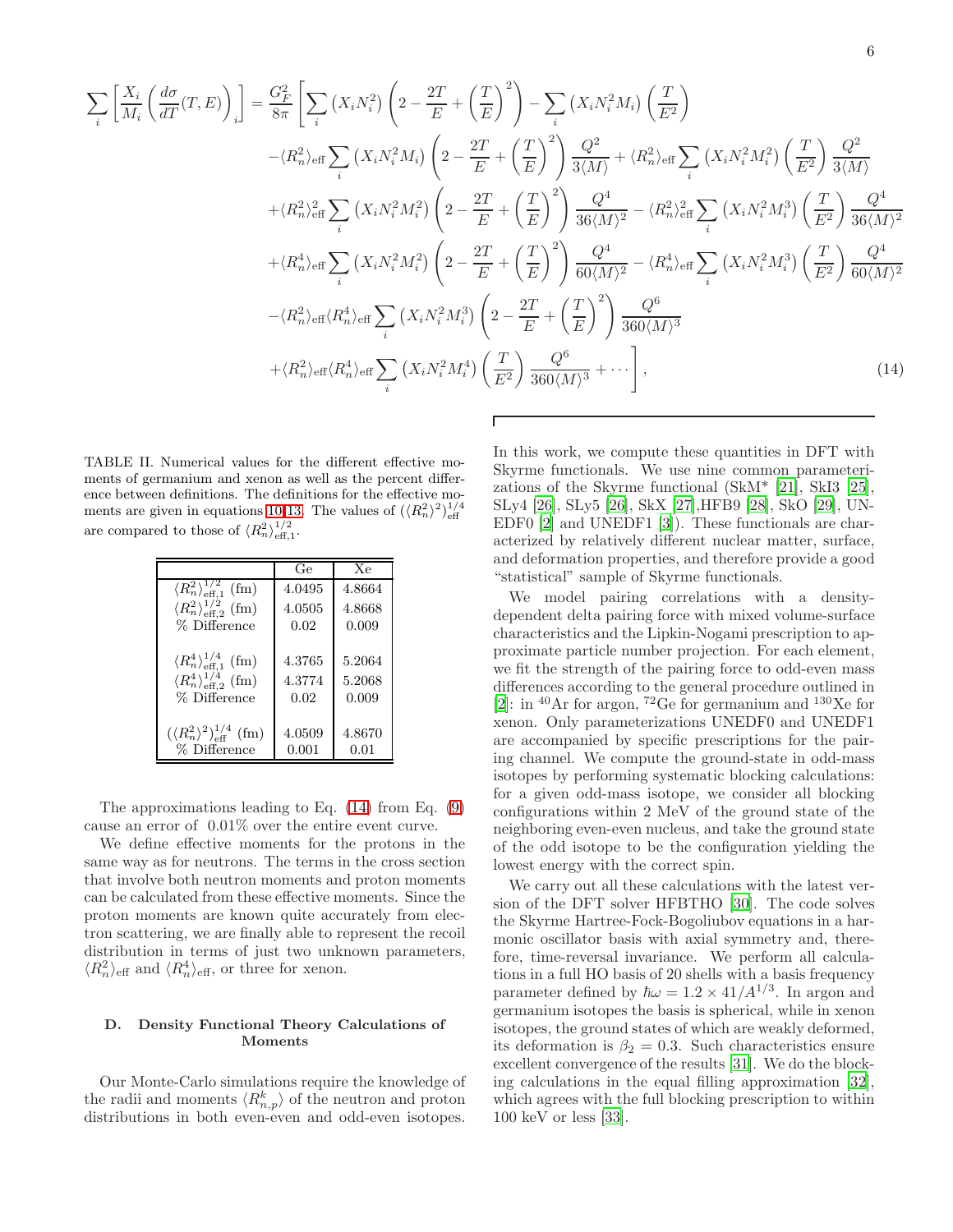# <span id="page-7-0"></span>III. RESULTS AND DISCUSSION

#### A. Monte-Carlo simulations

We use a simple Monte Carlo simulation to give an idea of how accurately the nuclear moments can be determined. We assume that a detector, filled with either <sup>40</sup>Ar, natural germanium, or natural xenon, experiences a flux from the decay of pions at rest of  $3 \times 10^7$ neutrinos/(cm<sup>2</sup> s) in each flavor for one year. The neutrino production rate at the Spallation Neutron Source at Oak Ridge National Laboratory [\[16](#page-10-13)], DAEδALUS [\[34](#page-10-31), [35](#page-10-32)] and the European Spallation Source [\[36\]](#page-10-33) ranges from  $1 \times 10^{15}$  neutrinos/s to  $3.5 \times 10^{15}$  neutrinos/s of each flavor. A flux of  $3 \times 10^7$  neutrinos/(cm<sup>2</sup> s) corresponds to detectors placed approximately 16 m from the source at SNS, 18 m from the source at DAEδALUS, and 30 m from the source at ESS.

We perform a Monte Carlo simulation that includes statistical error and uncertainty on the beam normalization. Another significant source of systematic error is the uncertainty in the detection efficiency. We discuss this in Sec. III B, and for the purposes of the Monte Carlo assume 100% detection efficiency. We also assume that leptons and photons produced by charge-current and inelastic neutral-current scattering can be detected and the corresponding events efficiently rejected as background.

We calculate a recoil curve assuming that the true nuclear density distributions are given by the Skyrme model SkM<sup>∗</sup> . We place the events into bins based on energy, and then add Gaussian-distributed statistical noise to each bin. We then take the general form factor from Eq. [14](#page-6-1) and use  $\chi^2$  minimization to find the optimal values of  $\langle R_n^2 \rangle$ ,  $\langle R_n^4 \rangle$ , or the effective moments, and the beam normalization. In the case of xenon, we use the same procedure to find the optimal value of  $\langle R_n^6 \rangle$ . Typical values of  $\chi^2$  range from 0.5 to 10.

We do separate sets of runs, some assuming that the normalization of the flux is determined by other means, and some allowing for an uncertainty of  $\pm 10\%$  in the normalization. Because background is anticipated to be substantial at high and low energies, we exclude the highest and lowest bins from the  $\chi^2$  minimization. The energy ranges included are 5-120 keV for  $^{40}\text{Ar}$ , 5-70 keV for Ge, and 5-40 keV for Xe. All energy bins are 10 keV wide except for the lowest, which is 5 keV wide. Finally, we assign confidence levels to closed areas on an  $\langle R_n^2 \rangle$  vs.  $\langle R_n^4 \rangle$  plot by running the Monte Carlo many times and dividing the number of times the minimum- $\chi^2$  result falls in that area by the total number of runs.

With this setup, we vary the size of the detector until the  $\langle R_n^2 \rangle^{1/2}$  or  $\langle R_n^2 \rangle_{\text{eff}}^{1/2}$  inside the 91% confidence region vary by only about  $\pm 5\%$  from the best values. For that level of precision, 3.5 tonnes of argon are necessary, 1.5 tonnes of germanium, and 300 kg of xenon. The required detector mass decreases with atomic size because the event rate increases roughly as  $N^2$ .

The sizes of current and proposed cryogenic detectors

can give an idea of the feasibility of this measurement. In the case of argon, the existing ICARUS T600 detector contains 500 tons of LAr [\[37](#page-10-34)], suggesting that a detector big enough to for measure the form factor is feasible. For germanium, existing dark-matter detectors such as CDMS II [\[38\]](#page-10-35) consist of a few kg of germanium. The TEXONO-CDEX program is currently using a 1 kg high-purity germanium detector for neutrino physics and dark matter searches [\[39\]](#page-10-36). The MAJORANA [\[40\]](#page-10-37) and GERDA [\[41\]](#page-10-38) double-beta decay experiments will soon deploy about 40 kg of germanium enriched in <sup>76</sup>Ge. One proposed experiment, GEODM [\[19](#page-10-16), [38](#page-10-35)], would be made up of 300 ∼5 kg Ge crystals, making a total mass of ∼ 1.5 tonnes. Existing xenon detectors, such as XENON100 [\[42\]](#page-10-39) and LUX [\[43\]](#page-10-40), are made up of on the order of a few hundred kg of xenon, approximately the amount required for a form factor measurement. A proposed experiment, the LUX-ZEPLIN project, will use 1.5 tonnes of Xe [\[43\]](#page-10-40).



<span id="page-7-1"></span>FIG. 3. (Color online) Confidence regions in the  $\langle R_n^2 \rangle^{1/2}$ - $\langle R_n^4 \rangle^{1/4}$  plane for an argon detector of mass 3.5 tonnes. The curves enclose confidence regions of 40%, 91%, and 97%. The colored vertical band shows the experimental result reported for the RMS radius, obtained from argon-carbon scattering, in Ref. [\[44](#page-10-41)], and the black crosses are the predictions of some commonly used Skyrme functionals, including the functional SkM<sup>∗</sup> that we use to generate the "data." Numerical results are summarized in tables [III](#page-9-0) and [IV.](#page-9-1) (a): the neutrino flux is allowed to vary by  $\pm 10$  %. (b): the flux is assumed to be known exactly.

The results of the analysis appear in Figs. [3,](#page-7-1) [4,](#page-8-0) and [5.](#page-8-1) The closed curves correspond to 40% confidence, 91% confidence, and 97% confidence. As mentioned above, we considered two cases: one in which the normalization of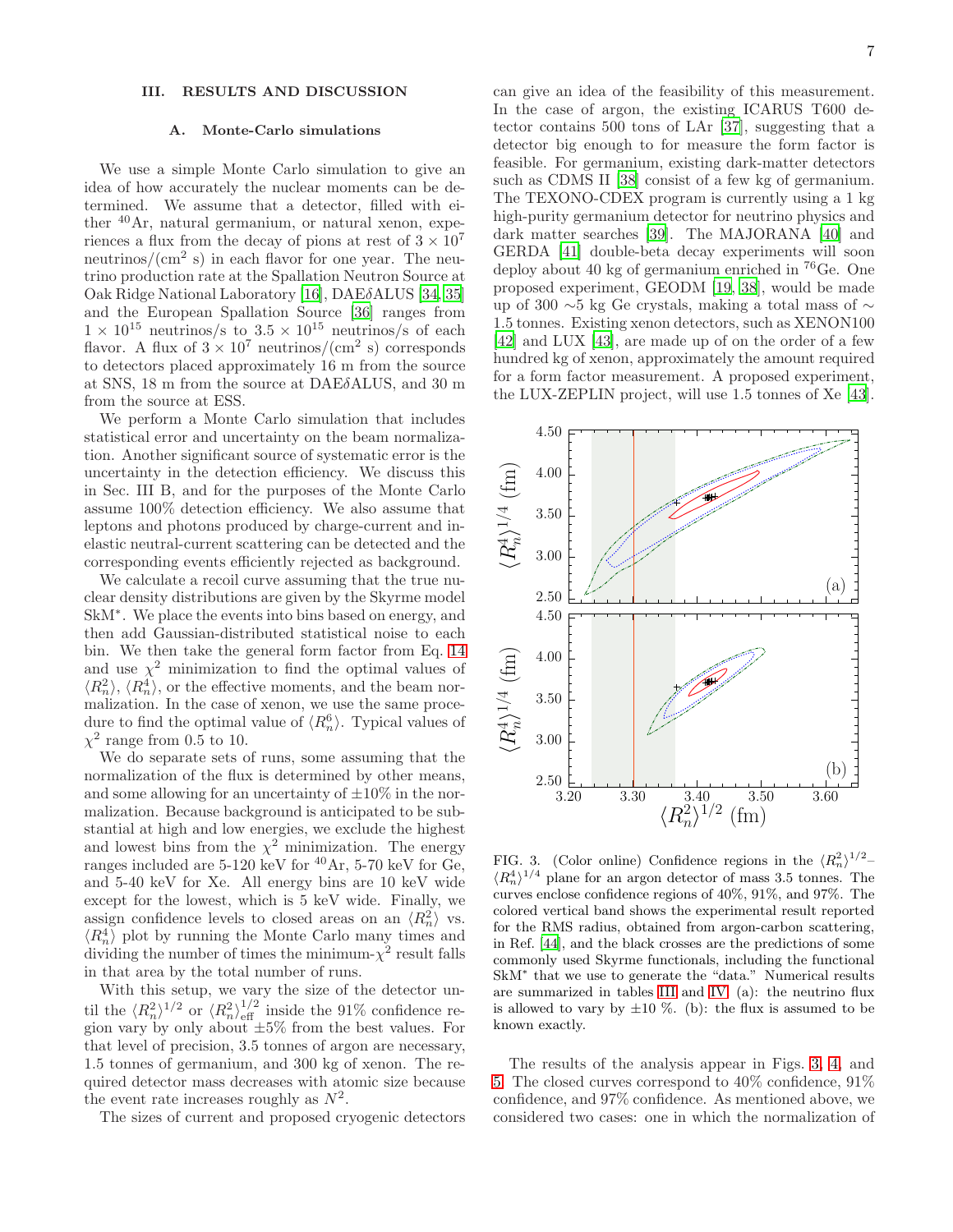

<span id="page-8-0"></span>FIG. 4. (Color online) Same as Fig. [3,](#page-7-1) but for effective moments in germanium, and without experimental result.

the flux is allowed to vary (by  $\pm 10\%$ ), and a second in which the normalization is kept constant. Panel (a) of each figure shows the results with the flux unconstrained



<span id="page-8-1"></span>FIG. 5. (Color online) Same as Fig. [4,](#page-8-0) but in xenon.

within that 10% range, and panel (b) shows the same results with the assumption that the flux is known perfectly. The colored vertical band in Fig. [3](#page-7-1) shows a modeldependent experimental result for the RMS radius, obtained from argon-carbon scattering in Ref. [\[44](#page-10-41)]. There is a clear discrepancy between that result and the predictions of the 9 Skyrme functionals selected for this study, labeled by small crosses in Fig. [3](#page-7-1) (the outlyer in Figures [3-](#page-7-1)[4](#page-8-0) corresponds to the SkX functional of [\[27](#page-10-24)], which predicts systematically smaller radii than other functionals). Those functionals include SkM<sup>∗</sup> , the one we use to generate the "data." This discrepancy is mentioned by Ozawa et al., but no explanation is offered. While we marginalize over  $\langle R_n^6 \rangle$  of for xenon, the quantity is poorly constrained and not included in the plot in Fig. [5.](#page-8-1) Numerical results at the 91% confidence level for the mean, minimum, and maximum of the (effective) RMS neutron radius and fourth moment, (and sixth moment in xenon) appear in Tabs. [III](#page-9-0) and [IV.](#page-9-1)

#### B. Discussion

There are several noticeable differences among figures [3,](#page-7-1) [4,](#page-8-0) and [5.](#page-8-1) The first is the dependence on  $\langle R_n^4 \rangle_{\text{eff}}^{1/4}$ . For  $^{40}$ Ar, the range of plausible values is large compared to the range of  $\langle R_n^2 \rangle^{1/2}$ . As the nuclei grow in size to germanium and then xenon, the range of  $\langle R_n^4 \rangle_{\text{eff}}^{1/4}$  gets smaller. In germanium and xenon, it is comparable to the range of the effective RMS neutron radius.

We can explain this difference by isolating the effects of the (effective) fourth moment on the recoil distributions. In <sup>40</sup>Ar, a 10% change in the fourth moment results in approximately 0.2% more events, as compared to the 1.2% difference with a 10% change in the RMS radius. In comparison, the same change in  $\langle R_n^4 \rangle_{\text{eff}}^{1/4}$  of 10% results in 1.3% and 3% more events for germanium and xenon, respectively, as compared to  $6\%$  and  $8\%$  from a 10% change in  $\langle R_n^2 \rangle_{\text{eff}}^{1/2}$ . The nuclear recoil energy at which this difference is concentrated decreases and the importance of the fourth moment relative to the RMS radius increases as the nuclear mass increases.

Our ability to learn about the nuclear quantities  $\langle R_n^2 \rangle_{\text{eff}}^{1/2}$  and  $\langle R_n^4 \rangle_{\text{eff}}^{1/4}$  obviously improves if we can get an independent handle on the beam normalization. This can be seen clearly by comparing the top and bottom panels in Figs. 3, 4 and 5. The range in  $\langle R_n^2 \rangle_{\text{eff}}^{1/2}$  in all three elements shrinks to  $\pm 2\%$  at the 91% level in the bottom panels, where the beam normalization is known exactly. Likewise, the range in  $\langle R_n^4 \rangle_{\text{eff}}^{1/4}$  decreases for all three elements. The effect is most dramatic for  $40 \text{Ar}$ , where the uncertainty decreases to  $\sim \pm 10\%$ , but it exists in both germanium and xenon as well.

As mentioned above, we consider the systematic error of the uncertainty in detection efficiency. In order to study the effect, we remove the statistical error and randomly distribute systematic errors, proportional to the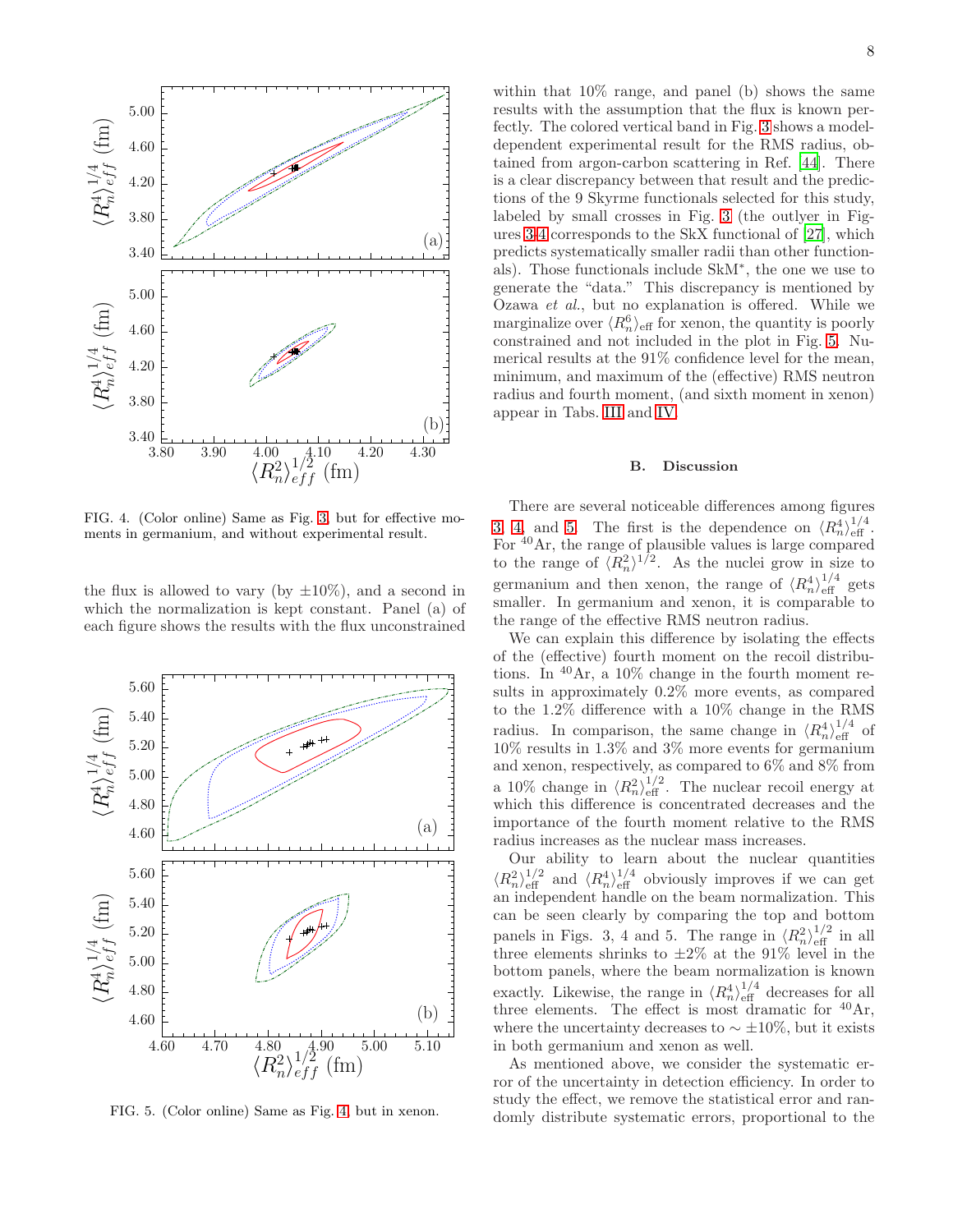<span id="page-9-0"></span>TABLE III. Numerical results at the 91% confidence level for the 3.5 tonne <sup>40</sup>Ar detector, the 1.5 tonnes Ge detector, and the 300 kg Xe detector with  $L_{\nu}$  allowed to vary by  $\pm 10\%$ . The first column contains the element, the second the moment or effective moment considered in the corresponding row, the third the calculated values of the moments or effective moments for the Skyrme model SkM<sup>∗</sup> , the fourth the mean values for the moments or effective moments, produced by the Monte Carlo, the fifth the percent difference between the mean values and the SkM<sup>∗</sup> values, the sixth the minimum values chosen by the Monte Carlo, and the seventh the percent difference between the minimum and the mean value. The eighth column gives the maximum values chosen by the Monte Carlo, and the ninth column gives the percent difference between the maximum and the mean values.

|                      |                                                                 | $SkM^*$ values | Mean   | % Difference<br>$(from SkM^*)$ | Min    | % Difference<br>(from mean) | Max    | % Difference<br>(from mean) |
|----------------------|-----------------------------------------------------------------|----------------|--------|--------------------------------|--------|-----------------------------|--------|-----------------------------|
| ${}^{40}\mathrm{Ar}$ | $\langle R_n^2\rangle$<br>$\text{fm}$ )                         | 3.4168         | 3.4103 | $-0.2$                         | 3.2587 | $-4$                        | 3.5999 | $+6$                        |
|                      | $\langle R_n^4 \rangle^{1/4}$<br>$\text{fm}$ )                  | 3.7233         | 3.6576 | $-2$                           | 2.8304 | $-23$                       | 4.3210 | $+18$                       |
| Ge                   | $\langle R_n^2 \rangle_{\text{eff}}^{1/2}$<br>(f <sub>m</sub> ) | 4.0495         | 4.0516 | $+0.05$                        | 3.8792 | $-4$                        | 4.2697 | $+5$                        |
|                      | $\langle R_n^4 \rangle_{\text{eff}}^{1/4}$<br>$\text{fm}$ )     | 4.3765         | 4.3603 | $-0.4$                         | 3.7276 | $-15$                       | 5.0096 | $+15$                       |
|                      | $\langle R_n^2 \rangle_{\text{eff}}^{1/2}$<br>(f <sub>m</sub> ) | 4.8664         | 4.8648 | $-0.001$                       | 4.6788 | $-4$                        | 5.0980 | $+5$                        |
| Xe                   | $\langle R_n^4 \rangle_{\text{eff}}^{1/4}$<br>$\text{fm}$ )     | 5.2064         | 5.1914 | $-0.3$                         | 4.7180 | $-10$                       | 5.5521 | $+7$                        |
|                      | $\langle R_n^6 \rangle_{\text{eff}}^{1/6}$<br>$\text{fm}$ )     | 5.4887         | 5.3149 | -3                             | 0.5491 | $-90$                       | 10.433 | $+97$                       |

<span id="page-9-1"></span>TABLE IV. Same as table [III,](#page-9-0) except for  $L_{\nu}$  held constant.

|                    |                                                                 | $\text{SkM}^*$ values | Mean   | % Difference<br>$(from SkM^*)$ | Min    | % Difference<br>(from mean) | Max    | % Difference<br>(from mean) |
|--------------------|-----------------------------------------------------------------|-----------------------|--------|--------------------------------|--------|-----------------------------|--------|-----------------------------|
| $^{40}\mathrm{Ar}$ | $R_n^2$<br>$f_{\rm m}$ )                                        | 3.4168                | 3.4154 | $-0.04$                        | 3.3483 | $-2$                        | 3.4933 | $+2$                        |
|                    | $\langle R_n^4 \rangle^{1/4}$<br>$(\text{fm})$                  | 3.7233                | 3.7018 | $-0.6$                         | 3.2826 | $-11$                       | 4.0865 | $+10$                       |
| Ge                 | $\langle R_n^2 \rangle_{\text{eff}}^{1/2}$<br>(f <sub>m</sub> ) | 4.0495                | 4.0491 | $-0.009$                       | 3.9857 | $-1.6$                      | 4.1175 | $+1.7$                      |
|                    | $\langle R_n^4 \rangle_{\text{eff}}^{1/4}$<br>fm)               | 4.3765                | 4.3679 | $-0.2$                         | 4.0826 | $-7$                        | 4.6546 | $+7$                        |
| Xe                 | $\langle R_n^2 \rangle_{\text{eff}}^{1/2}$<br>(f <sub>m</sub> ) | 4.8664                | 4.8654 | $-0.02$                        | 4.7958 | $-1.4$                      | 4.9323 | $+1.4$                      |
|                    | $\langle R_n^4 \rangle_{\text{eff}}^{1/4}$<br>$\text{fm}$ )     | 5.2064                | 5.1990 | $-0.14$                        | 4.9265 | $-5$                        | 5.4478 | $+5$                        |
|                    | $\langle R_n^6 \rangle_{\text{eff}}^{1/6}$<br>(f <sub>m</sub> ) | 5.4887                | 5.3877 | $-1.8$                         | 0.5491 | $-90$                       | 10.433 | $+94$                       |

number of events in the bin, at the level of 10%, 1% and  $0.1\%$  in each bin in an uncorrelated manner. At the  $10\%$ level, detectors of the size considered here lose the ability to make any useful measurement of the neutron radius. When we lower the uncertainty in detection efficiency to 1%, measurements of the neutron radius to  $\sim$  ±5-7% are possible. At this level, the range in the value of the fourth moment is  $\sim \pm 20\%$ . If we lower the uncertainty in detector efficiency to 0.1%, the neutron radius can be measured to better than  $\sim \pm 1\%$ , and the fourth moment to  $\pm 2\%$ .

#### IV. CONCLUSIONS

Neutron radii are not only of fundamental interest for nuclear structure but are also needed to fully analyze supernova-neutrino signals [\[15\]](#page-10-12) and interpret measurements of the Weinberg angle or of neutrino magnetic moments [\[16\]](#page-10-13). At present the distributions of neutrons in nuclei is not known nearly as well as those of protons.

We have presented a model-independent method, in-

volving the Taylor expansion of the scattering form factor, for extracting the RMS radius and fourth moment of the neutron density distribution in certain nuclei from the nuclear-recoil distribution in a neutrino-scattering experiment. The radius and fourth moment can also be be calculated theoretically, so that our technique will provide a straightforward connection between theory and experiment. To obtain a rough estimate of the effectiveness of this approach, we considered a stopped pion neutrino source of  $3 \times 10^7$  neutrinos/(cm<sup>2</sup> s) and liquid Ar, Ge, and Xe detectors in the tonne range. We conclude that it is possible to determine the neutron radius to a few percent if the uncorrelated error on the efficiency is less than 1%. The detailed analysis of the shape of the recoil spectrum in a cryogenic detector, such as the one we have suggested here, has not previously been considered. More detailed simulations of realistic experimental setups are therefore required for definitive feasibility studies.